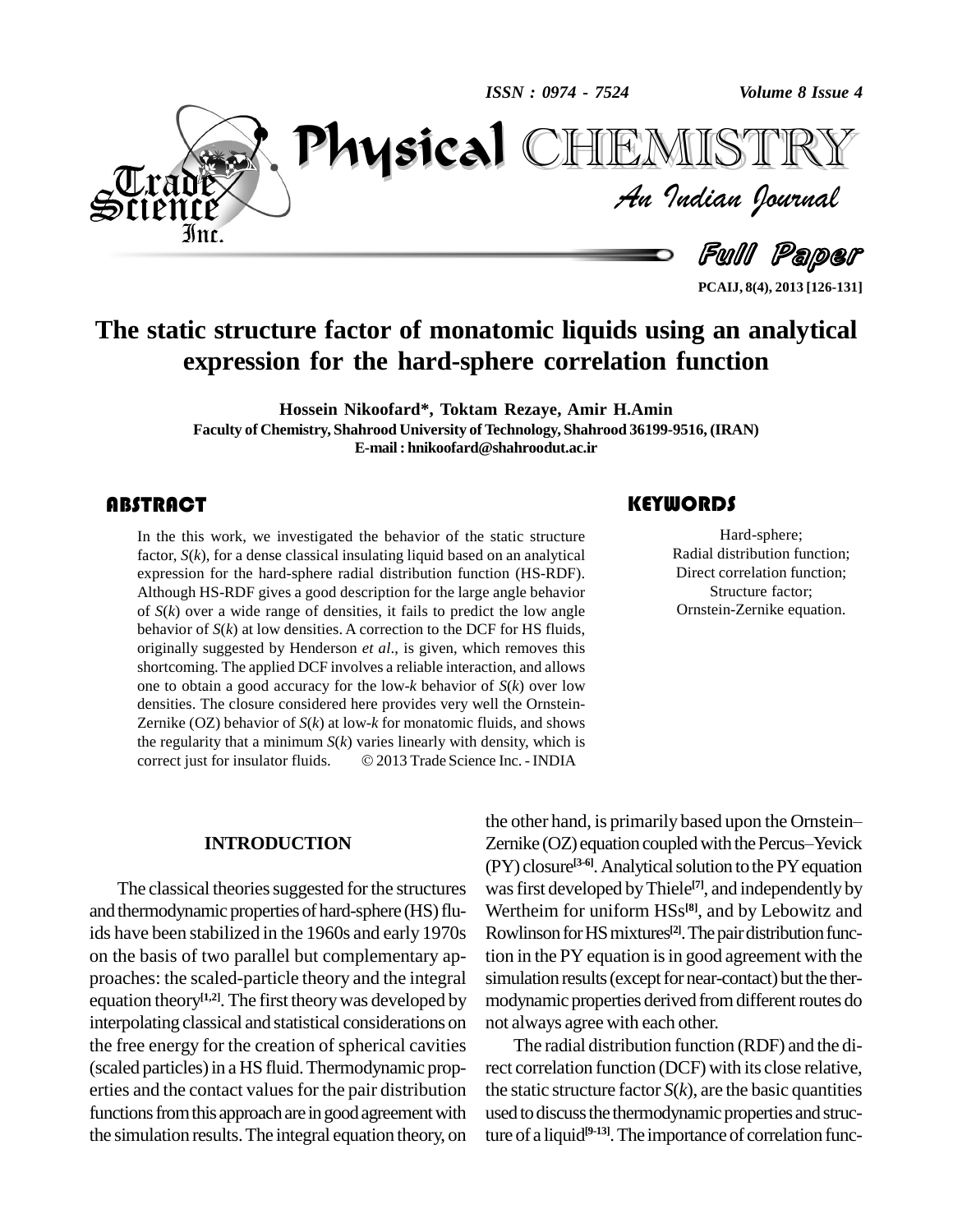tions arise from the fact that, given the form of potential of the intermolecular forces, if the RDF is known as a function of the density  $\rho$  and temperature *T*, the standard methods of statistical mechanics allow for the determination of all the equilibrium properties of the fluid. The quantity of  $S(k)$ , as one of the important properties characterizing a liquid, is a measure of interparticle correlations in the reciprocal space. An accurate knowledge of this quantity is crucial for studying numerous thermodynamic and transport properties of any fluid system. The static structure factor is experimentally measured by the use of the neutron and X-ray scattering techniques<sup>[14]</sup>.

It is clear that prediction of the structural and thermodynamic properties of dense fluids requires an accurate knowledge concerning the interatomic potential **[15,16]**.Themost direct probe of a realistic potential is in the experimental observation of the static structure factor closely related to density fluctuations, and contains useful information aboutshort- and long-range parts of the pair and higher-order potentials. Clearly, the short-range part of interaction potential is better understood than the long-range one, and the outcome of the structural properties cannot be fully attributed to the effect of the two-body interactions alone because such a description is not strictly valid since the interaction between two particles is disturbed by the presence of a close third particle. Therefore, a correction to the pair potential established at an electronic level and sus pected to be the three-dipole dispersion interaction is required. The importance of a quantitative investigation of the long-range part of interaction potential, including two- and three-body dispersion forces, has been em phasized forlong time **[12-20]**.

In this work, we used an analytical expression for HS-RDF to calculate *S*(*k*) over a wide range of *k* for real monatomic liquids. The applied HS-RDF model can not satisfy the thermodynamic states with low densities<sup>[21]</sup>. Thus we considered another approach for this  $\frac{54}{100}$ region. It is based on a known definition of the DCF by Henderson *et al.*<sup>[22]</sup> which may be used to predict the behavior of  $S(k)$  for monatomic fluids at low densities. In this model, a linear combination of the PY function, applied for the core of the DCF, and a non-linear ex pression for its tail is used. Also, this model improved under an effective intermolecular parameter. In this way,

we investigated the behavior of *S*(*k*) for a wide range of thermodynamic states.

This paper is organized as follows. In Sec. 2, we start bybriefly describing the method used to indicate the analytical expression for the HS-RDF model in order to predict the behavior of *S*(*k*) for the argon and xenon liquids at high densities. In Sec. 3, the low-*k* behavior of  $S(k)$  is evaluated for low densities using a known definition of the DCF. Moreover, we attempt to assess that the first minimum  $S(k)$  varies linearity with density, as a regularity, in monatomic fluids. The paper is closed in Sec. 4, where we review our findings, and provide some concluding remarks.

## **PREDICTION OF** *S***(***K***) OVER HIGH DENSI- TIES**

Since the HS-RDF model is frequently used to provide reference fluid properties in the perturbation theories for simple liquids, we used an expression for HS-RDF presented bySmith and Henderson **[21]** in orderto predict the behavior of *S*(*k*) versus wave vector k for monatomic fluids. This model includes the following formula for spherical particles of uniform size,  $\sigma$ , with the

scaled distance variable 
$$
x = r/\sigma
$$
:  
\n
$$
g(x) = \sum_{n=1}^{\infty} H(x-n)g_n(x)
$$
\n(1)

where  $H(x-n)$  is the Heaviside step function, as:

where 
$$
H(x-n)
$$
 is the Heaviside step function, as:  
\n
$$
H(x-n) = \begin{cases} 0 & x < n \\ 1 & x \ge 1 \end{cases}
$$
 (2)

The functions  $g(x)$  are piecewise continuous compoof RDF, defined as<br> $(-12n)^{n-1}$   $\frac{2}{n}$   $\frac{d^{n-1}}{n}$ 

$$
xg_n(x) = \frac{(-12\eta)^{n-1}}{(n-1)!} \sum_{i=0}^{2} \lim_{t \to t_i} \frac{d^{n-1}}{dt^{n-1}} \left[ (t - t_i)^n t \left( \frac{L(t)}{S(t)} \right)^n \exp[t(x-n)] \right] (3)
$$

where  $\eta$  is the packing fraction, and the functions  $t<sub>s</sub>$ , where  $\eta$  is the packing fraction, and the functions  $t_{\rho}$ ,  $S(t)$  and  $L(t)$  have the same definitions as in Ref. <sup>[21]</sup>. In summary, the calculated algorithm for HS-RDF (Eq. 3) isfullydescribed inRefs **[21,23]**.

18.46 mol/L are shown in Figure 1. For the three first *Indee first*<br>*INDF values<br>AISTRY*<br>*Indian fournal* The results obtained forthe HS-RDF calculations for liquid Xe at the three densities 8.38, 16.35, and shells in Figure 1, we considered that the RDF values increase with density, which is expected.

We may use the HS-RDF model to calculate the

Physical CHEMISTRY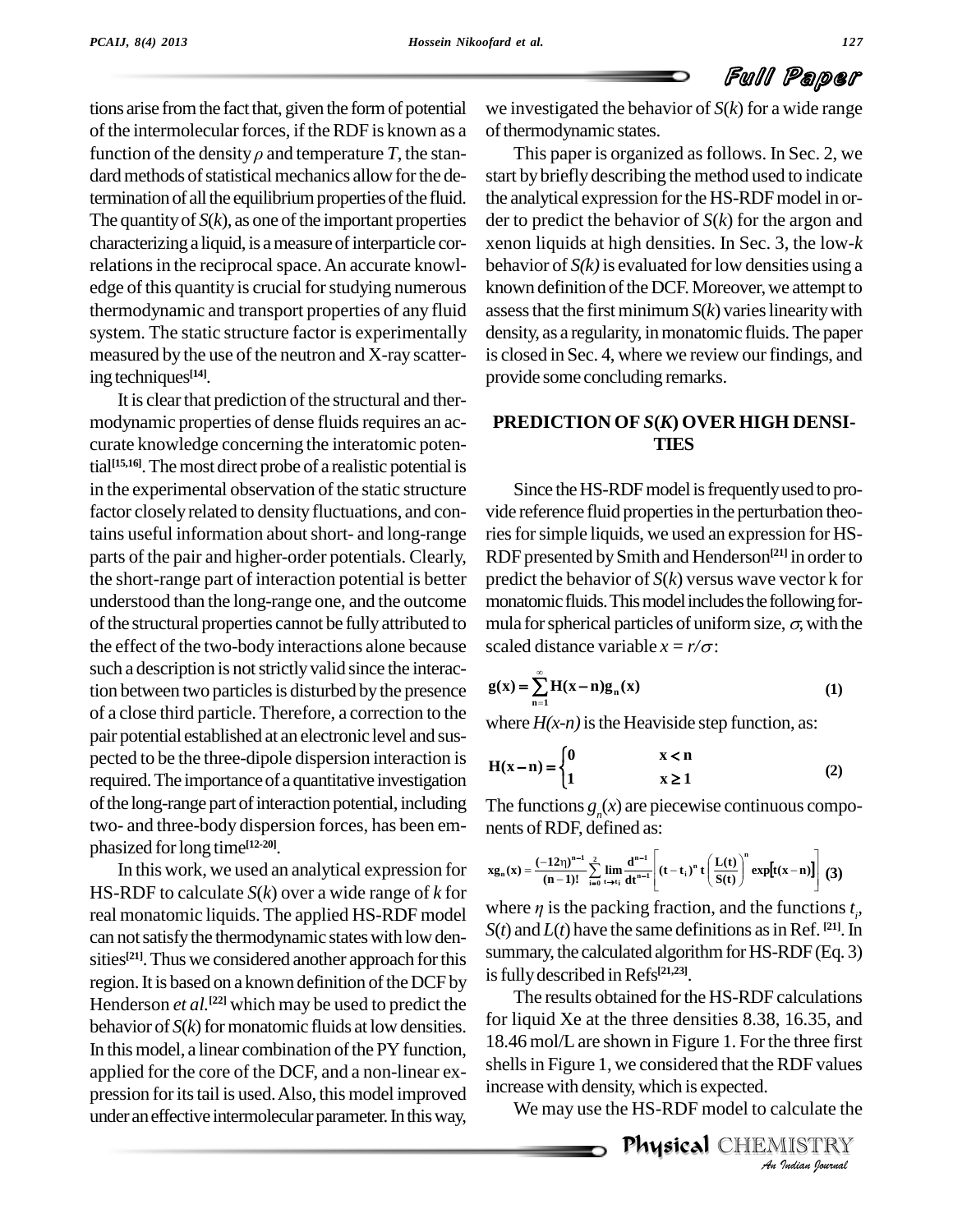

**Figure 1 : Hard-sphere radial distribution function,** *g***(***r***), versus***r***for Xe liquid at several densities: 8.38 (À%), 16.35 Figure 1 : Hard-sphere radial dis<br>versus** *r* **for Xe liquid at several de<br>(Ê%) and 18.46 mol/L (\*).** 

structure factor  $S(k)$  from a Fourier transform as:

structure factor 
$$
S(k)
$$
 from a Fourier transform as:  
\n
$$
S(k) = 1 + 4\pi \rho \int_0^\infty [g(r) - 1] \frac{\sin kr}{kr} r^2 dr
$$
\n(4)

Figure 2 shows the calculated results for the behavior  $\frac{1.0}{1.0}$ of *S*(*k*) at a wide range of *k* for liquid Xe at the densities similar to those in figure 1 (upper part of Figure 2), and for liquidAr at the three densities 16.75, 24.58, and 33.51 mol/L (lower part of Figure 2). According to  $\frac{1}{2}$ Figure 2, the qualitative behavior of  $S(k)$  is correctly generated, and the numbers and heights of bumbings are increased with density, which is expected **[17]**.

culated on the basis of this model and the Yarnel's molecular dynamic calculations on a lennard-Jones (LJ)  $g(r)$ fluid<sup>[24]</sup>. It is clear that the agreement is rather good  $\frac{S(t)}{2\pi}$ lecular dynamic calculations on a lennard-J<br>fluid<sup>[24]</sup>. It is clear that the agreement is rat<br>over a wide range of *r*, where  $r > \sigma$ .

The results obtained for the HS-RDF calculations 3.0 at low-densities such as reduced density  $\rho^* = 0.01$  is shown in Figure 4. According to this figure, at low densities, the shape of  $g(x)$  seems much poorer around the  $\qquad_2$ <sup>0</sup> shell positions, and the results may be meaningless<br>example first shall around the first shell.

low-*k* region. However, although the applied HS-RDF rigure 3 *I*; although the<br>*Ind S(k)* is describe the<br>*IISTRY*<br>*IISTRY* Figure 5 shows the behavior of  $S(k)$  for similar features in Figure 4. Clearly, while the shape of  $S(k)$  seems the same as that at high densities, the qualitative feature  $\frac{0.5 + 1}{0.0}$ for the OZ behavior of  $S(k)$  can not be claimed for the gives useful results for  $g(r)$  and  $S(k)$  for simple fluids at high-densities, it fails to describe the structure factor at low-densities, most noticeably at low-*k*, where attrac-

Physical CHEMISTRY



Figure 3 gives a comparison between the RDF cal-<br>Figure 3 gives a comparison between the RDF cal-<br>mold (-), upper part, and for Ar liquid at several densities: **Figure 2 : Structure factor** *S***(***k***) in wide range of** *k* **for Xe liquid at several densities: 8.28 (Ö), 16.35 (ó) and 18.64 mol/L( \_\_\_), upper part, and forAr liquid atseveral densities: 11quid at several densities: 8.28 (...), 16.35 (—) and** *I***L (—), upper part, and for Ar liquid at several<br>16.75 (...), 24.58 (—) and 33.51 mol/L (—), lower <sub>I</sub>**  $16.75$  (...),  $24.58$  (-) and  $33.51$  mol/L (-), lower part.



**molecular dynamic <sup>24</sup> calculations(symbol) for HS-RDF.**

tive forces are important, and a HS repulsion alone seems to be unable to describe this feature correctly.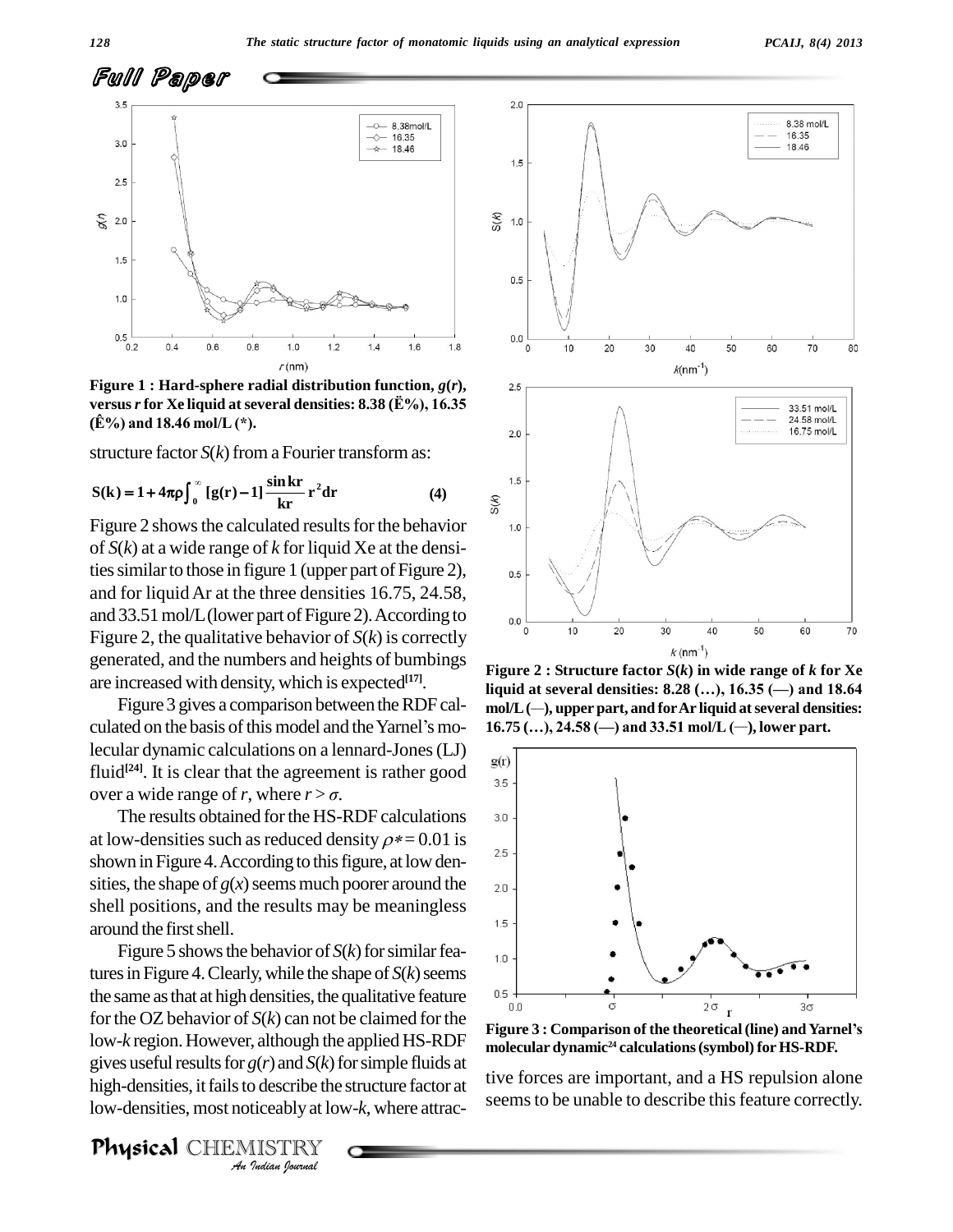



**Figure** 4 **: Hard-sphere radial distribution function,**  $g(x)$ , **versus reduced distance** at low **reduced density**  $\rho^* = 0.01$ .

The next section is concerned with how the HS model can be improved so asto remove this discrepancy.



**Figure 5 : Behavior of the structure factor for the same feature of figure 4.**

### **PREDICTION OF** *S***(***K***) OVER LOW DENSI- TIES**

As mentioned earlier, different paths have been followed to obtain an improved expression for the structure and thermodynamic properties of HS fluids. The main approach is focused on the integral equation theory. This theory is primarily based on the OZ equation as:  $w_i$ a approach is focused on the integral ex-<br>theory is primarily based on the OZ<br> $-1 = c(r) + \rho \int_0^{\infty} h(r') c(|r-r'|) dr'$ 

$$
g(r) - 1 = c(r) + \rho \int_0^\infty h(r') c(|r - r'|) dr'
$$
 (5)

where  $\rho$  is the number density, and  $h(r) = g(r)$ -1 is the total correlation function. Henderson *et al.* **[23]** have im proved more accurate representation of the HS-RDF

model so that the equation of state derived from the Virial theorem and the fluctuation theorem consisted each other. They obtained the following expression for the DCF:  $\mathbf{r}$  $\rho^{*2}$   $r < \sigma$ 

$$
c(r) = \begin{cases} c_{\text{PY}}(r)(1 - 0.127\rho^{*2}) & r < \sigma \\ B \exp[20(1 - r/\sigma)]/r & r > \sigma \end{cases}
$$
(6)

where  $c_{\text{pv}}(r)$  is the DCF of the HS reference fluid that is expressed by the PY equation for the HS fluid,  $\rho^*$  =  $\rho\sigma^3$  is the reduced density, and *B* is chosen to give the correct discontinuity of the DCF at  $r = \sigma$ . We considered a similar term in Eq. 6 to predict the  $S(k)$  behavior at low densities.We merely claim that itmay be suffi ciently accurate to permit reliable of the DCF for more realistic systems with attractive forces. We obtained parameter B in Eq. 6 under the consistency in thermodynamic conditions using the *pvT* data as:  $\overline{a}$ amic conditions

dynamic conditions using the 
$$
pvT
$$
 data as:  
\n
$$
\mathbf{B}_{r} = \frac{1}{\mathbf{k}_{B}T} \left( \frac{\partial \mathbf{P}}{\partial \rho} \right)_{T} = 1 - 4\pi \rho \int_{0}^{\infty} c(\mathbf{r}) \mathbf{r}^{2} d\mathbf{r}
$$
\n(7)

where  $B_r$  denotes the reduced bulk modulus,  $P$  is the pressure, and  $k<sub>n</sub>$  is the Boltzmann's constant. On the  $\sum_{i=1}^{n}$ <br>is the reduced bulk modulus, P is the<br>is the Boltzmann's constant. On the other hand, parameter *B* (eq. 6) is a state-dependent quantity thatcan be calculated in any thermodynamic state.<br>As mentioned above, by obtaining parameter *B*,

we may calculate the  $c(r)$  function at all the range for r, and then calculate *c*(*k*) and *S*(*k*) using the following<br>equations:<br> $c(k) = 4\pi \rho \int_0^\infty c(r) \frac{\sin kr}{kr} r^2 dr$  (8) equations:

$$
c(k) = 4\pi \rho \int_0^\infty c(r) \frac{\sin kr}{kr} r^2 dr
$$
 (8)

where  $c(k)$  is the Fourier transform of DCF, and:

$$
S(k) = (1 - \rho c(k))^{-1}
$$
 (9)

It is clear that all the approximations used in the model may be exaggerated in the Fourier transform. Therefore, we evaluated accuracy of the model via prediction of the behavior of  $S(k)$ .

*An*was correctlygenerated at the low density region.Ac region. Ac-<br>
pable of pre-<br> *I* ISTRY<br>
IISTRY In Figure 6, we present the behavior of *S*(*k*) at a wide range of  $k$  for fluid Xe at the density 0.33 mol/L. Our results showed that the qualitative behavior of  $S(k)$ cording to Figure 6, our calculations are capable of predicting the OZ behavior of *S*(*k*) at the low-*k* region with a minimum value of*S*(*k*). This behavior verifies

Physical CHEMISTRY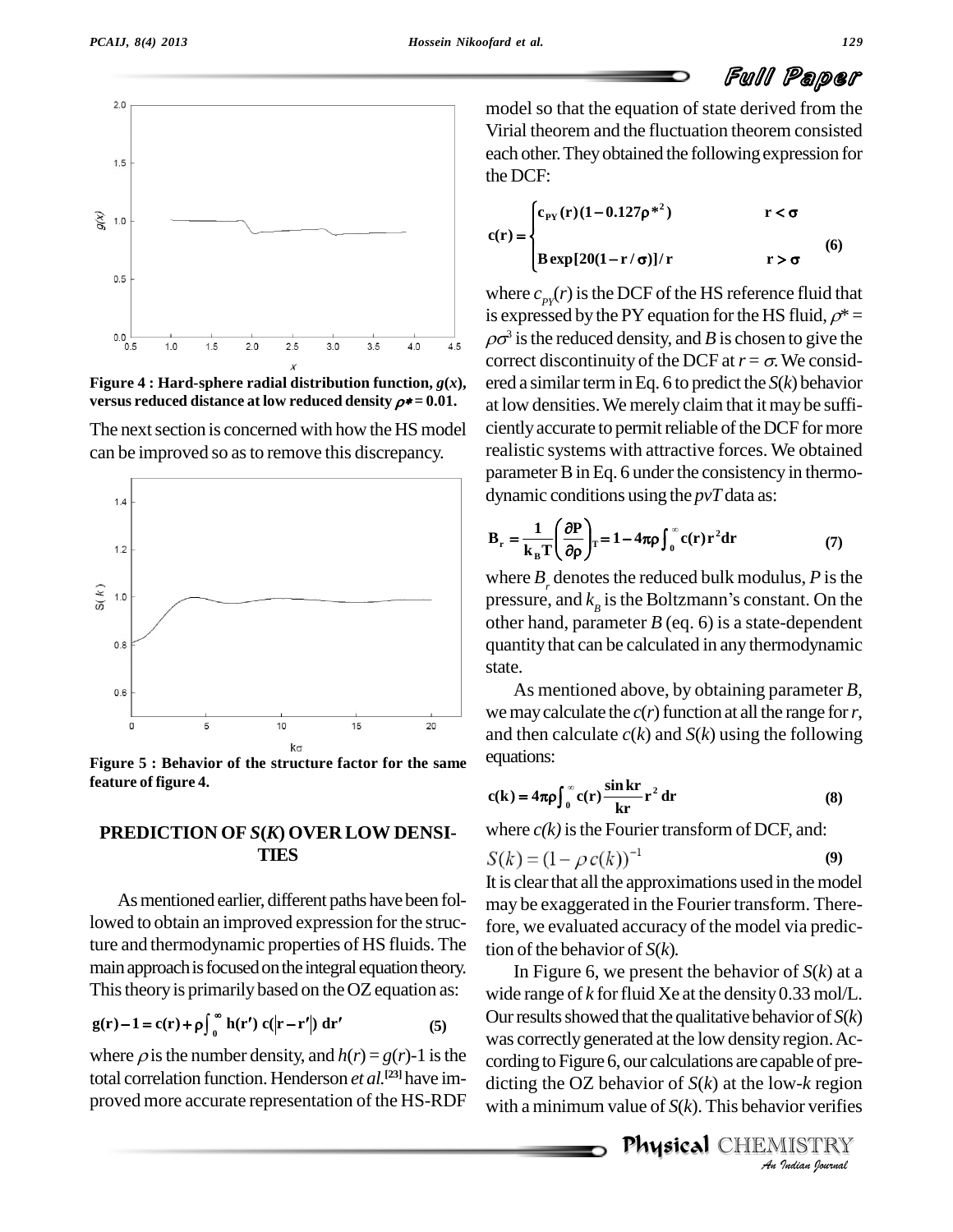# Full Paper

that the long-range attraction forces have correctly been taken into account in the DCF model (Eq. 6).



**Figure 6 : Behavior of the structure factor at wide range of reduced** wave factor  $(k\sigma)$  for Xe fluid at density  $\rho = 0.33$  mol/ **L.**

However, our calculations denote good qualitative  $\frac{1.00}{0.98}$ results at a wide range of *k* over low densities but the prediction of low-*k* behavior of *S*(*k*) is a considerable result. In this way, we showed the low-*k* behavior of *S*(*k*) for fluid Xe along the isochor 2.28 mol/L in Figure<br>7. As we can observe in this figure, when the tempera-<br> $\frac{1}{\frac{3}{6}}$ 7. As we can observe in this figure, when the temperature reduces and approaches the thermodynamic state<br>with low repulsion interactions (or considerable long-<br>range attractions), the values for *S*(*k*) diverge at *k* '! 0. with low repulsion interactions(or considerable long-This is expected because the thermal density fluctuations of atoms or molecules in a system increase, where  $_{0.82}$ the long-range correlation length increases **[25-30]**.



**Figure 7 : Small-***k* **behavior of** *S***(***k***) for Xe fluid along the i**s  $k$   $(\text{nm}^1)$ <br>**Figure 7 : Small-** $k$  **behavior of**  $S(k)$  **for Xe fluid along the isochor 2.28 mol/L: 260 (** $\bullet$ **), 285 (** $\bullet$ **) and 300 K (** $\blacktriangledown$ **).** 

Physical CHEMISTRY

Furthermore, in order to evaluate the behavior of the first minimum  $S(k)$ , we calculated the small-angle structure factor for Xe at  $T = 300$  K over the range of low densities. The results obtained show that our model is capable of giving a good qualitative description of the OZ behavior for *S*(*k*) at low-*k*, in which there is an observable minimum of *S*(*k*) whose values and positions varywith the thermodynamic states.In Figure 8, we plotted the variation of  $S(k)_{min}$  versus  $\rho$  at  $T = 300$ K. According to this figure, the values for  $S(k)_{min}$  vary with a linear relation with density. It seems that the values for  $S(k)_{min}$  are related to the range and values of the attraction forces, and so theyshould be decreased with increase in density. In fact, the long-range attractive contribution was accurately taken into account by computing a state-dependent parameter *B* (eq. 6) in our closure.



**Figure** 8 **:** Linear behavior of  $S(k)$  *min* versus  $\rho$  for Xe at  $T =$ **300 K.**

### **CONCLUSION**

This article is concerned with the structural properties of argon-like fluids at a wide range of densities.In this study, we used an analytical expression for the HS-RDF model to calculate the structure factor at high densities. Since the values for  $S(k)$  at a low wave factor is very sensitive to the attractive forces, which are important at low densities, the HS-RDF model fails in these thermodynamic states. Thus we applied a modified DCF model based on the thermodynamic consistency for predicting the behavior of  $S(k)$  at low densities. In this